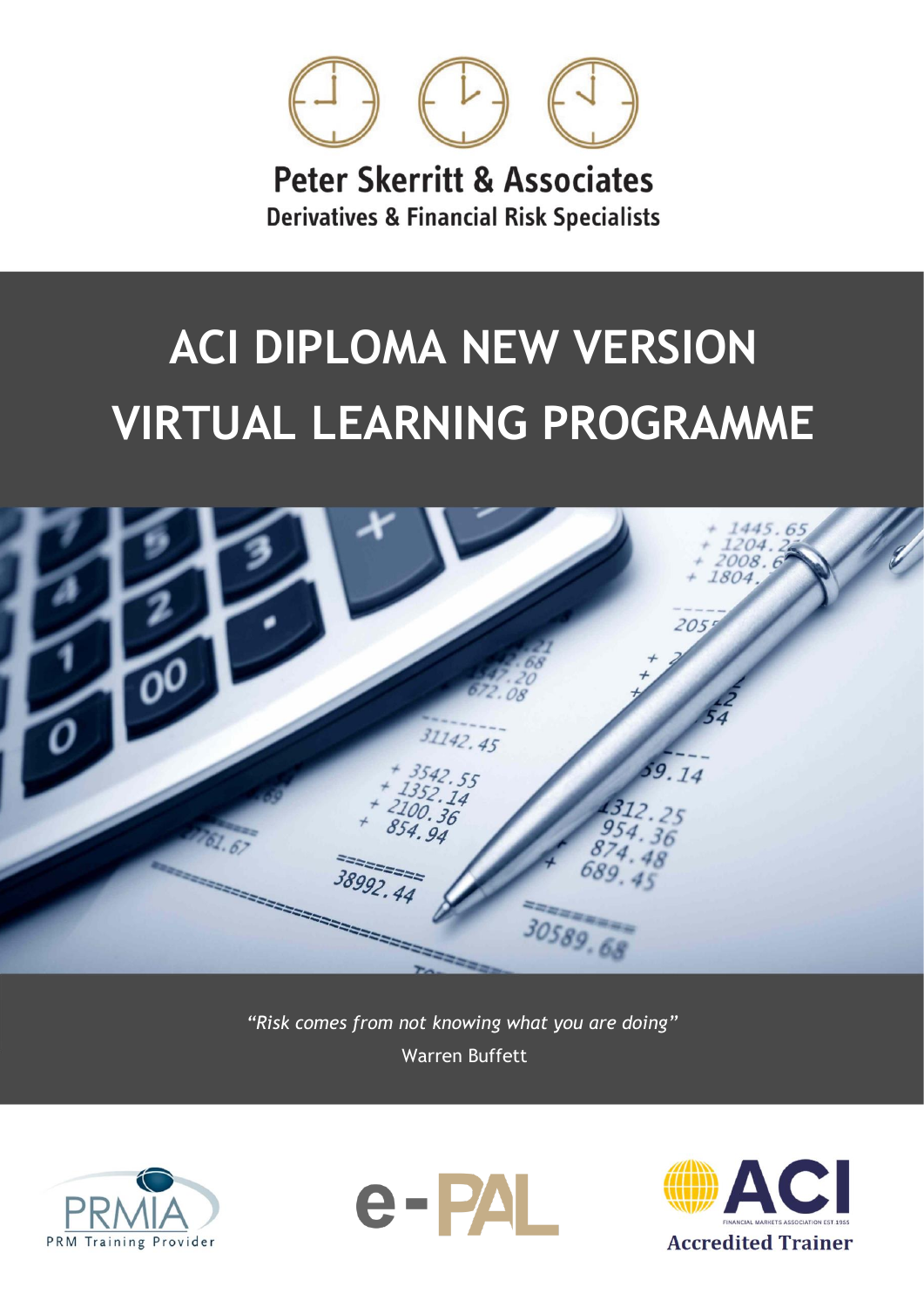# **1. Qualification**

The Association Cambiste Internationale is the largest trade association in the global financial markets with over 9,000 individual members across 63 National Associations.

The ACI Diploma New Version is designed to ensure that candidates acquire a superior theoretical and practical knowledge of the foreign exchange and money markets, their related cash and derivative instruments, and the linkages that exist between those markets and the practices of risk management.

The qualification is designed for:

- Senior foreign exchange and money market dealers
- Corporate and bank treasurers
- Senior operations personnel
- Risk managers
- Regulators

There are five core topics in the Diploma syllabus:

- Financial Markets Environment
- Foreign Exchange
- Rates
- FICC Derivatives
- Financial Markets Applications

The full syllabus and learning objectives can be reviewed at [www.acifma.com](http://www.acifma.com/)

N.B. Candidates who pass the ACI Diploma exam are permitted to use the designation ACICMP® (ACI Certified Market Professional), which is registered with the European Intellectual Property Office (EUIPO).

#### **2. Dates**

This part-time programme commences on 10 September 2022 and ends on 12 November 2022.

Please see below for details of the programme and dates.

#### **3. Virtual Programme Key Features**

The programme delivery comprises the following key features:

• Expert instruction via live webinars available on Microsoft Teams.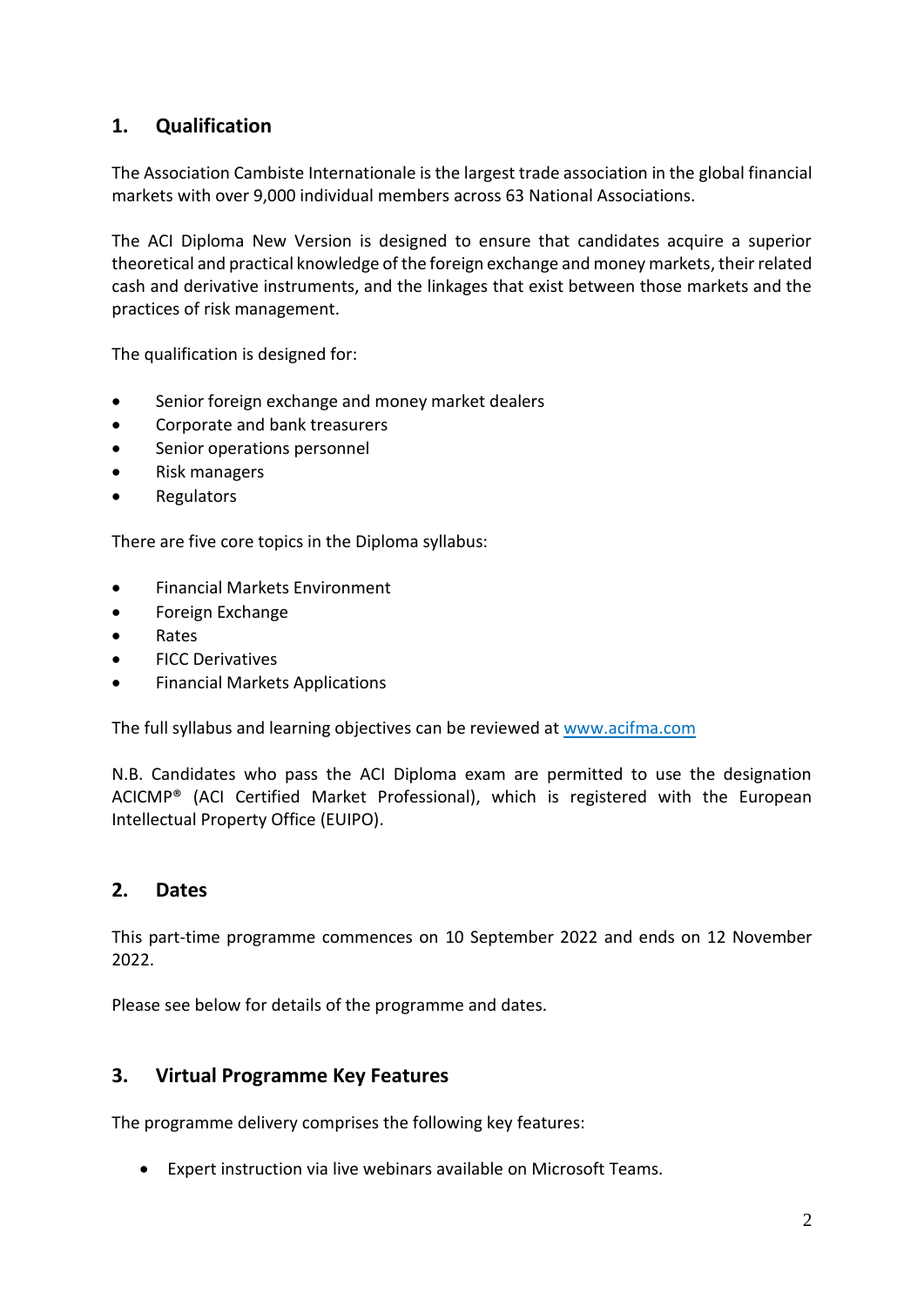- Video recordings of live webinars immediately available to the learners.
- Online access to digital learning materials via the Peter Skerritt & Associates e-learning system, e-PAL (see below).
- Regular self-assessment quizzes via e-PAL during the live webinars.
- Comprehensive online tests and mock exams with detailed answers, available 24/7.
- Online 'Help' facility.
- Pre-exam revision clinics (see below).

## **4. Facilitators**

#### *Peter Skerritt ACICMP*

Peter has spent thirty-six years in the financial markets as a derivatives trader, financial engineer, author, and trainer, with experience in Europe, The United States, The Middle East, and Africa. He is an Accredited Trainer for the examinations of the ACI, and he has previously served on the International ACI Exam Appeals Committee. He has also recently been appointed to serve on the ACIFMA Board of Education Market Experts Committee.

Currently, Peter is a member of the ACI Trainers Contact Group, which meets regularly with ACI Education to discuss syllabus changes for both the Dealing and Operations Certificates, as well as the Diploma.

He has led workshops for ACI qualifications in many countries, and candidates receive a majority of Distinction and Merit passes.

#### *Peter Scullion ACICMP*

Peter has over twenty years experience in the London Financial Markets. He began his career in the Fixed Income Fund Management sector, specifically trading in European Government Bonds before moving to Fixed Income sales at a US Investment Bank.

He subsequently worked in the FX market for various international banks covering FX and derivative sales to Central Banks and Hedge Funds. He has also been involved in setting up and running Prime Brokerage and Margin Trading systems as well as trading CFDs and metals.

Peter has conducted ACI workshops in 15 countries over a number of years, and his Learners achieve superior results.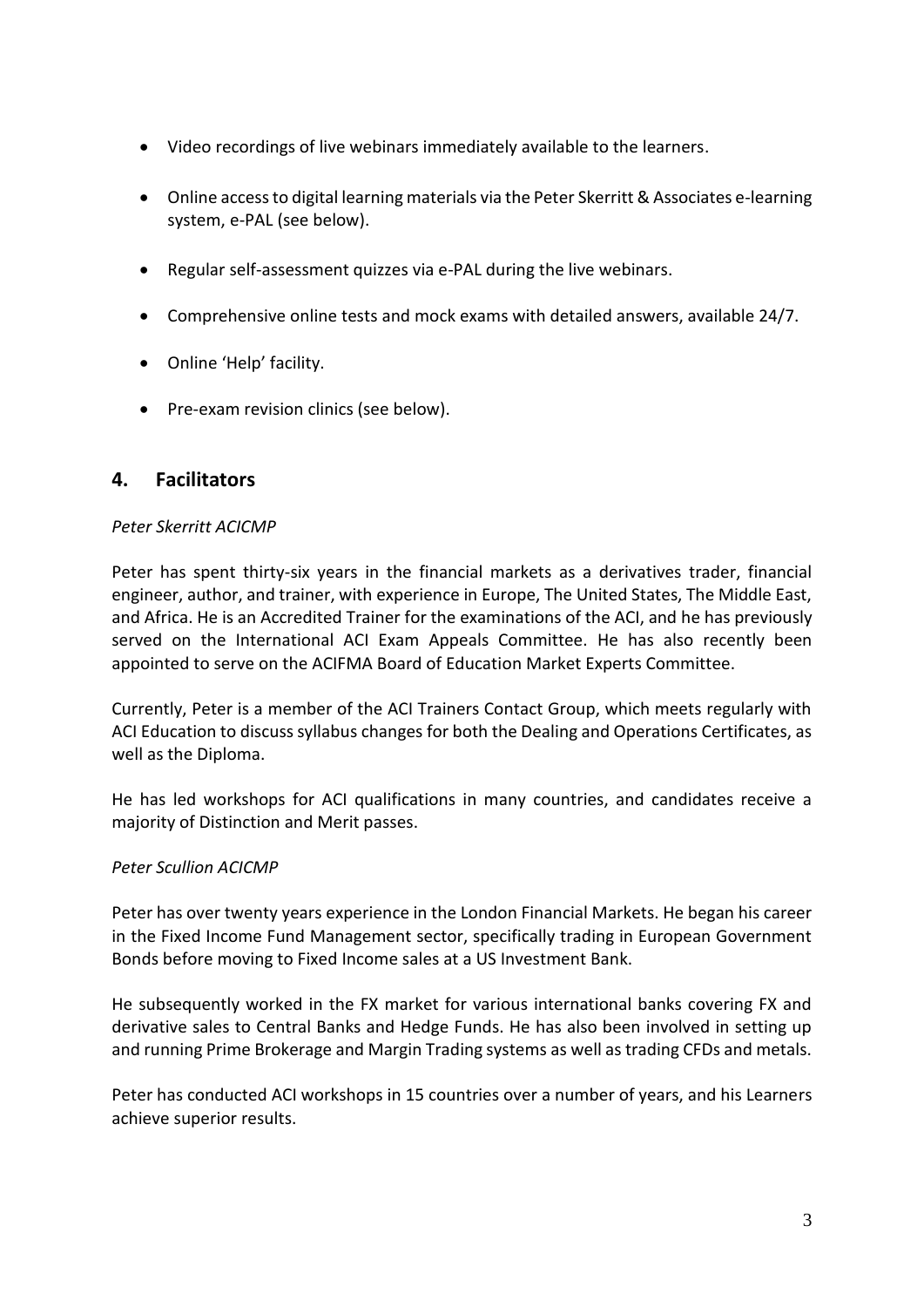## **5. Programme**

The programme comprises 10 consecutive Saturday morning half-day sessions, from 08.00 to 13.00 South Africa Time (UTC+2).

Please see the Appendix for the programme schedule.

# **6. The e-PAL Online Learning System**

The Peter Skerritt & Associates Online Learning System, e-PAL, combines easy-to-follow learning modules with state-of-the-art functionality.

All Learners enrolled on the Virtual Learning Programme will have full access to e-PAL on a 1 year licence, or until they have passed the ACI Diploma Examination, whichever is sooner.

e-PAL is available 24/7 on a number of devices, and key features include:

- A single login screen provides learners with access to the Peter Skerritt & Associates e-Learning Portal. All of the resources (learning materials, quizzes, tests and mock exams), required to prepare for the ACI Diploma Examination, are now digitally accessible from any web-enabled device.
- Once logged in, learners are guided via a visual Learning Journey that tracks their progress in real-time, using the latest in Learning Management System technology.
- Comprehensive online study material for each of the topics in the syllabus is provided. This material has been prepared by our expert faculty to accurately reflect the emphasis of the ACI exam.
- To ensure that the learning journey is effective, regular 'Possible ACI Questions' are included at relevant points in the material. Feedback with model answers is immediately available.
- Each section of learning material concludes with a Topic Test for candidates to complete, in order to ensure that the learning outcomes have been achieved. Feedback with model answers is immediately available.
- Mock Exams are available for the candidates to complete, prior to writing the ACI exam, to ensure they are fully prepared. Feedback with model answers is immediately available.
- An e-mail 'Help' facility is available in e-PAL for candidates to submit queries concerning any aspect of the programme or the e-PAL system.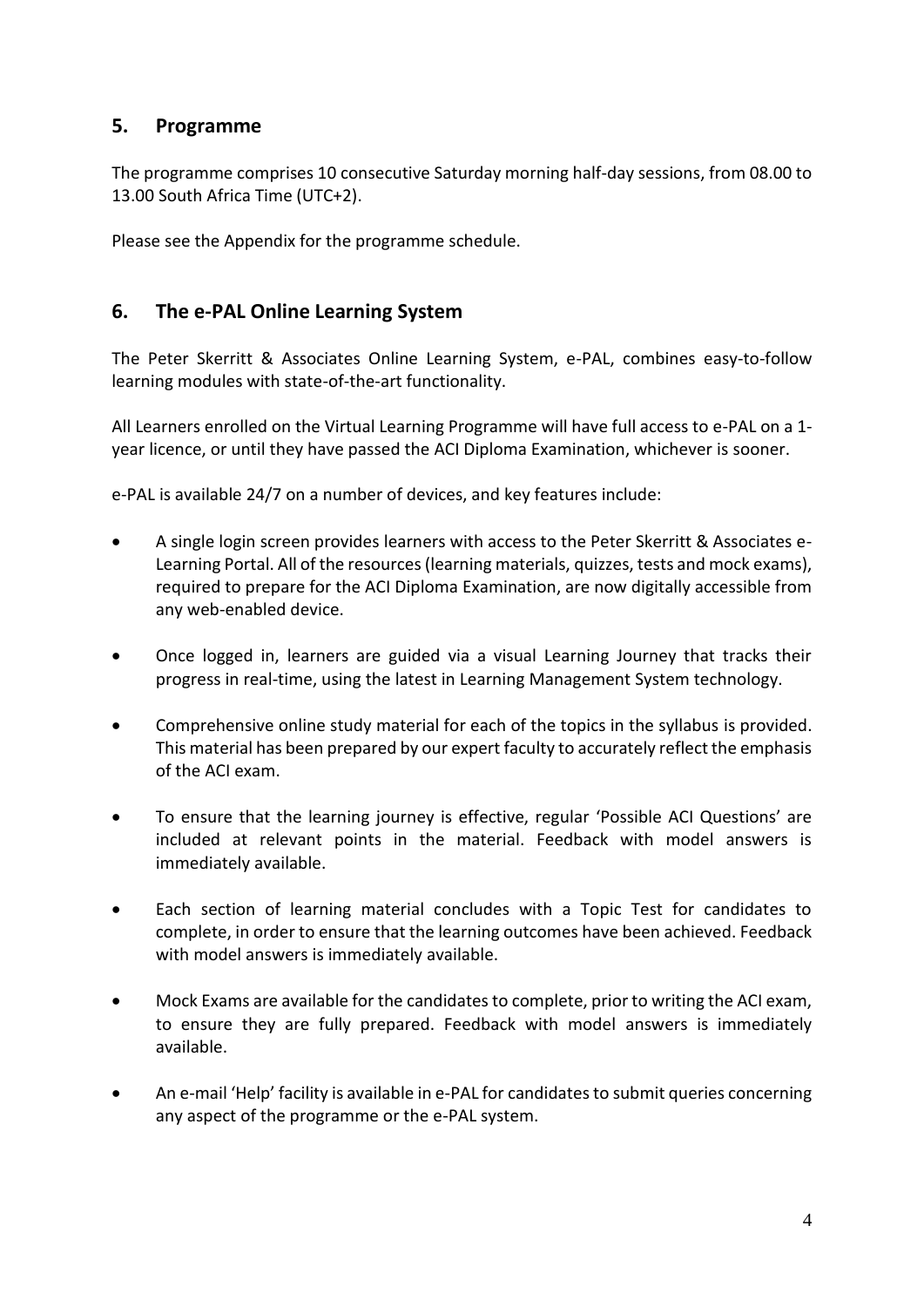## **7. Pre-Exam Revision Clinic**

The programme includes a two-hour virtual Revision Clinic, to be scheduled for a Learner group prior to writing the ACI Diploma Examination.

The Clinic will provide an opportunity for the Learners to address any residual learning difficulties in a live webinar with the Facilitators.

## **8. Progress Monitoring and Reporting**

The progress of each learner through the programme is carefully monitored by e-PAL.

We are happy to submit regular reports to designated personnel in client organisations, who wish to monitor their Learners' progress.

## **9. Equipment**

Each Learner requires access to the following:

- A desktop or laptop with a current version of the Microsoft Office suite, and fully enabled with the Microsoft Teams App.
- A second computer screen OR smartphone.
- A financial calculator, with which they are familiar.

N.B. We strongly advocate use of the HP 17BII+ or the BA ii Plus, or any calculator with similar bond pricing functionality.

## **10. The ACI Exam Sitting**

The ACI Diploma Examination can be written at a local testing centre in most major cities.

N.B. Despite the current situation with the Covid-19 Pandemic, there is no facility available for candidates wishing to write the exam in their own homes, and this is unlikely to change.

#### **11. Fee**

The fee is USD 1,250 per Learner.

The fee includes the following: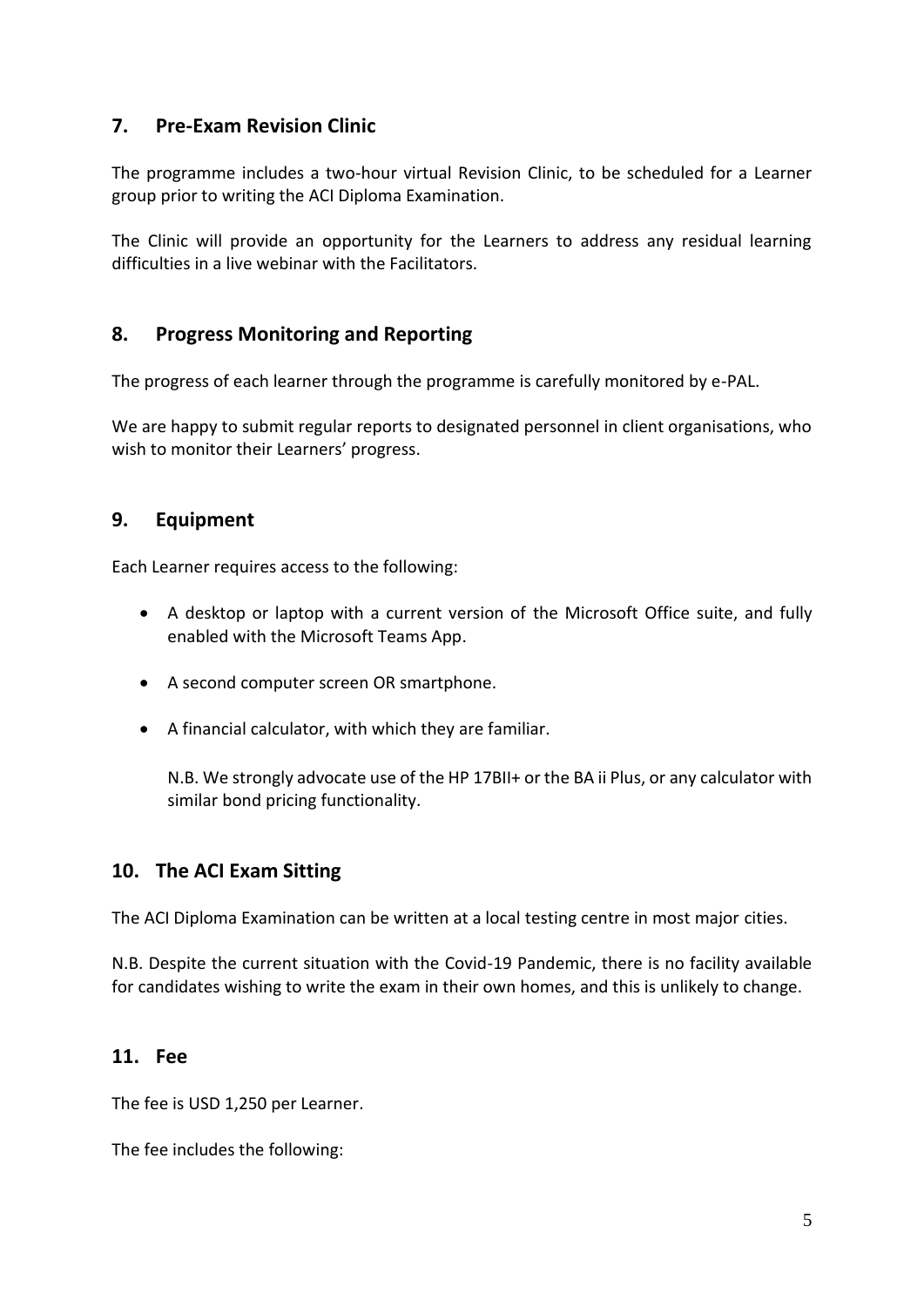- Expert live webinar facilitation
- 12-month e-PAL licence
- Pre-exam revision clinic
- Progress monitoring and reporting

The fee does not include the following:

- The ACI exam fee, which is currently EUR 350 per candidate
- A suitable financial calculator
- Hard or soft copies of the learning materials

## **12. Contact**

To arrange a programme, please contact our Programme Director, Lerato Metseeme:

e-mail : [lerato@peterskerritt.com](mailto:lerato@peterskerritt.com)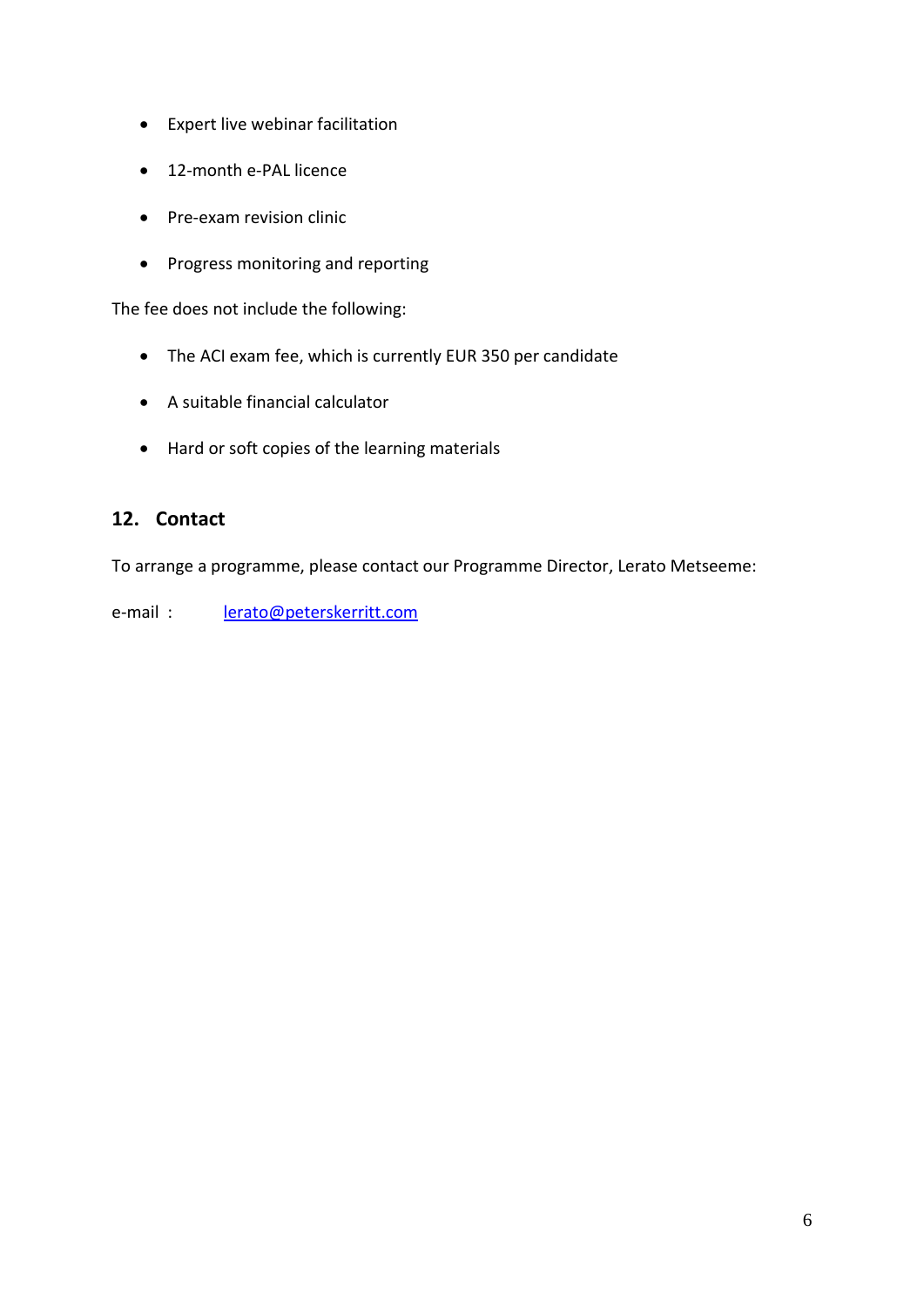## **Appendix : Programme**

## **Programme:**

*Session 1: 10 September*

| 08h00 | Macro-economics               |
|-------|-------------------------------|
| 08h45 | Break                         |
| 09h00 | Fundamental economic analysis |
| 09h45 | Break                         |
| 10h00 | <b>Bonds</b>                  |
| 10h45 | Break                         |
| 11h00 | <b>Bond prices</b>            |
| 11h45 | Break                         |
| 12h00 | Bond yields                   |
| 12h45 | Quiz                          |
| 13h00 | Close                         |
|       |                               |

*Session 2: 1 7 September*

| 08h00              | <b>Bond pricing</b>        |
|--------------------|----------------------------|
| 08h45              | <b>Break</b>               |
| 09h00              | Zero-coupon and par yields |
| 09h45              | <b>Break</b>               |
| 10 <sub>h</sub> 00 | <b>Bond risk measures</b>  |
| 10 <sub>h45</sub>  | Break                      |
| 11h00              | Review of money markets    |
| 11h45              | Break                      |
| 12h00              | Repurchase agreements      |
| 12h45              | Quiz                       |
| 13h00              | Close                      |

*Session 3: 2 4 September*

| 08h00              | Sell buy-backs        |
|--------------------|-----------------------|
| 08h45              | Break                 |
| 09h00              | Maintenance margin    |
| 09h45              | Break                 |
| 10 <sub>h</sub> 00 | Securities lending    |
| 10h45              | Break                 |
| 11h00              | Review of FX forwards |
| 11h45              | Break                 |
| 12h00              | <b>NDFs</b>           |
| 12h45              | Quiz                  |
| 13h00              | Close                 |
|                    |                       |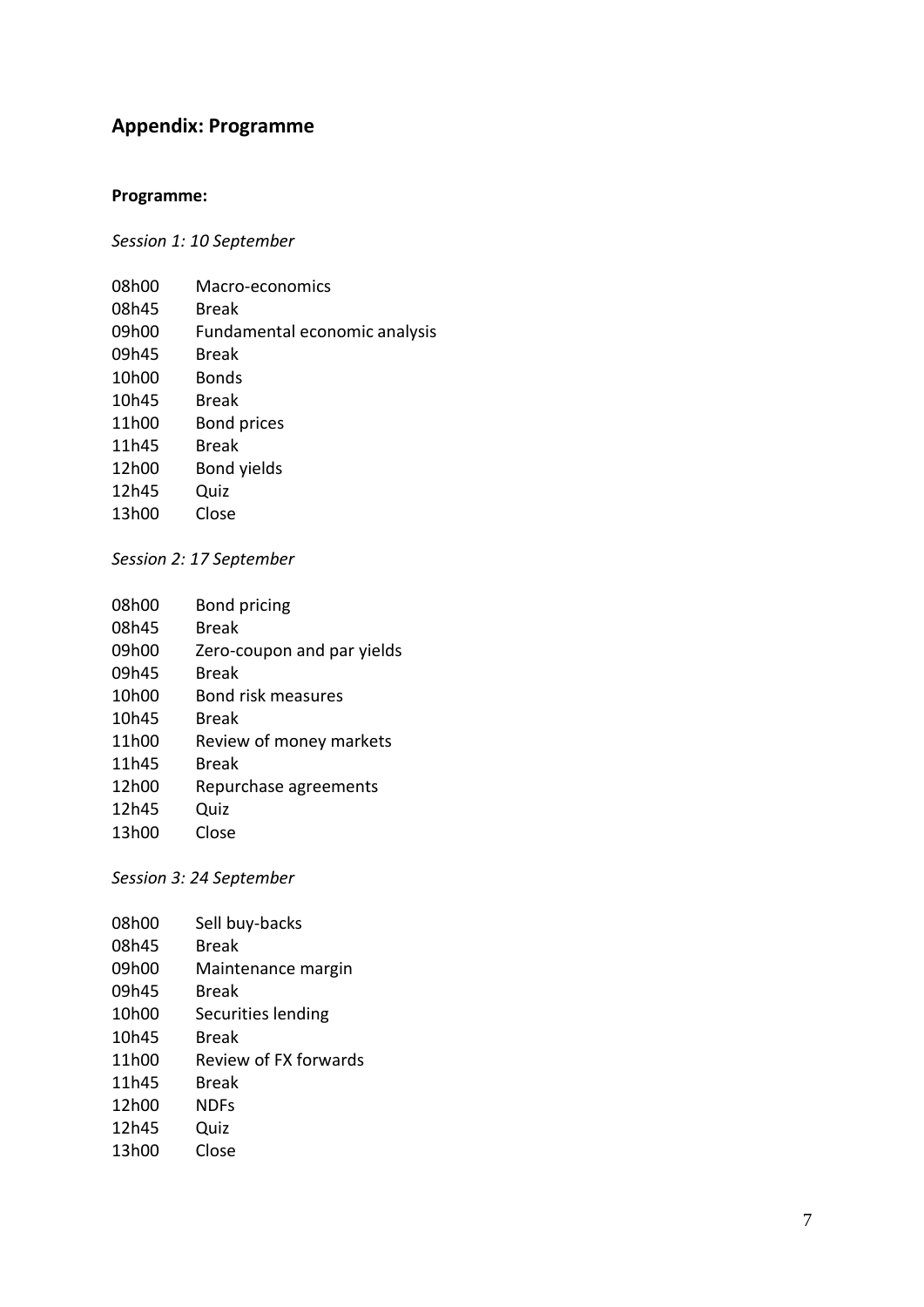#### *Session 4: 1 October*

| 08h00 | Review of FX swaps                    |
|-------|---------------------------------------|
| 08h45 | Break                                 |
| 09h00 | The FX Tail and swap valuation        |
| 09h45 | Break                                 |
| 10h00 | Creating forward contracts with swaps |
| 10h45 | Break                                 |
| 11h00 | Cross rate forwards and swaps         |
| 11h45 | Break                                 |
| 12h00 | Applications of FX swaps              |
| 12h45 | Quiz                                  |
| 13h00 | Close                                 |
|       |                                       |

*Session 5: 8 October*

| 08h00 | Creating synthetic assets and liabilities |
|-------|-------------------------------------------|
| 08h45 | <b>Break</b>                              |
| 09h00 | <b>FX forward forwards</b>                |
| 09h45 | Break                                     |
| 10h00 | Forward interest rates                    |
| 10h45 | Break                                     |
| 11h00 | Review of FRAs                            |
| 11h45 | <b>Break</b>                              |
| 12h00 | Pricing and stripping FRAs                |
| 12h45 | Quiz                                      |
| 13h00 | Close                                     |
|       |                                           |

*Session 6: 15 October*

| 08h00 | Pricing FRAs from FX             |
|-------|----------------------------------|
| 08h45 | Break                            |
| 09h00 | Short-term interest rate futures |
| 09h45 | Break                            |
| 10h00 | Applications of futures          |
| 10h45 | Break                            |
| 11h00 | Applications of futures (cont.)  |
| 11h45 | <b>Break</b>                     |
| 12h00 | Bond forwards and futures        |
| 12h45 | Quiz                             |
| 13h00 | Close                            |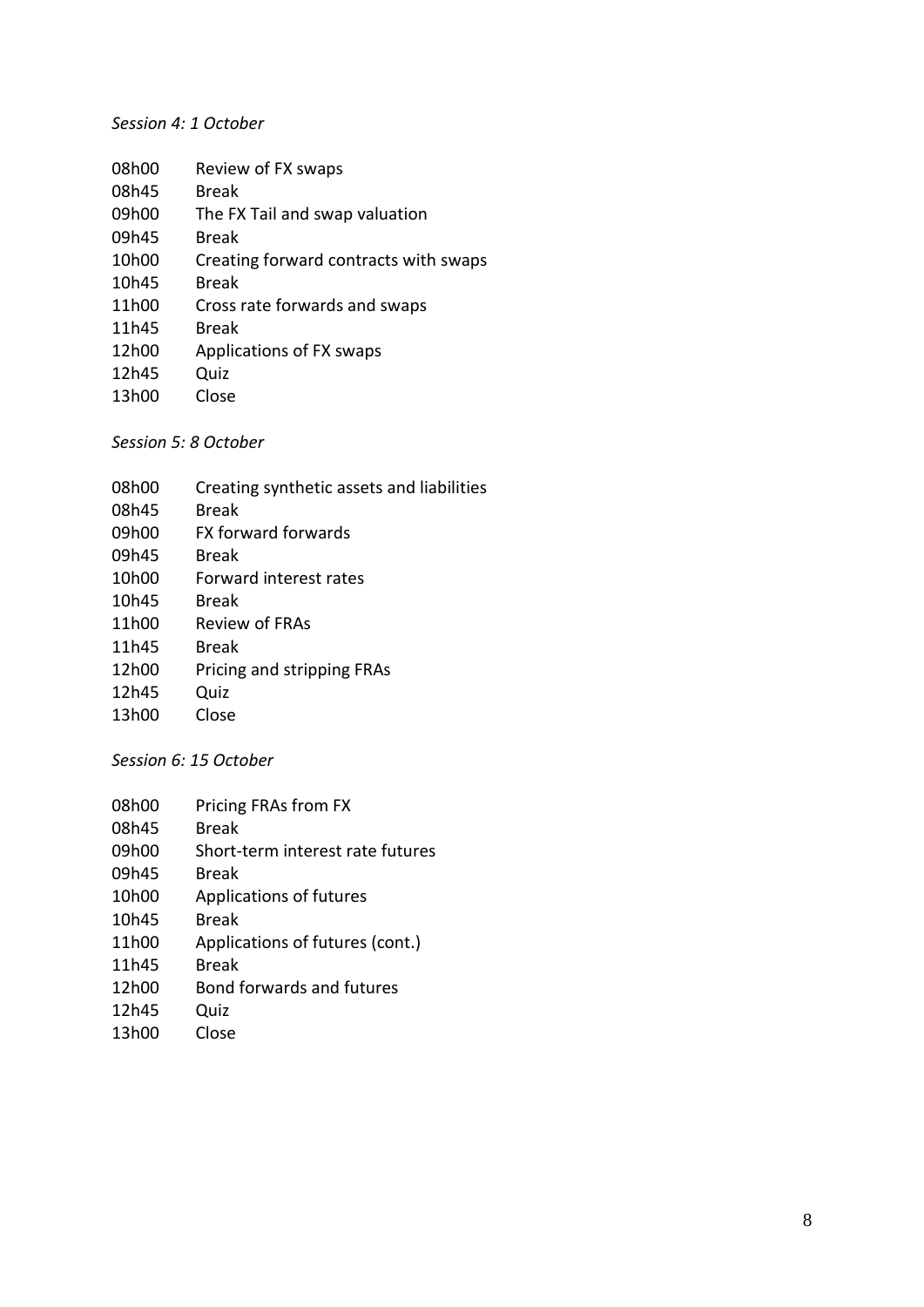#### *Session 7: 22 October*

| 08h00 | Interest rate swaps       |
|-------|---------------------------|
| 08h45 | Break                     |
| 09h00 | Pricing swaps             |
| 09h45 | Break                     |
| 10h00 | Hedging and valuing swaps |
| 10h45 | Break                     |
| 11h00 | Overnight indexed swaps   |
| 11h45 | Break                     |
| 12h00 | <b>Currency swaps</b>     |
| 12h45 | Quiz                      |
| 13h00 | Close                     |

*Session 8: 2 9 October*

| 08h00 | Credit derivatives    |
|-------|-----------------------|
| 08h45 | Break                 |
| 09h00 | Option pricing        |
| 09h45 | <b>Break</b>          |
| 10h00 | Delta hedging         |
| 10h45 | Break                 |
| 11h00 | Delta hedging (cont.) |
| 11h45 | <b>Break</b>          |
| 12h00 | Other 'Greeks         |
| 12h45 | Quiz                  |
| 13h00 | Close                 |

*Session 9: 5 November*

| 08h00              | Volatility analysis         |
|--------------------|-----------------------------|
| 08h45              | Break                       |
| 09h00              | Volatility analysis (cont.) |
| 09h45              | <b>Break</b>                |
| 10 <sub>h</sub> 00 | <b>Option combinations</b>  |
| 10 <sub>h45</sub>  | Break                       |
| 11 <sub>h</sub> 00 | Option combinations (cont.) |
| 11h45              | Break                       |
| 12h00              | <b>Exotic options</b>       |
| 12h45              | Quiz                        |
| 13h00              | Close                       |